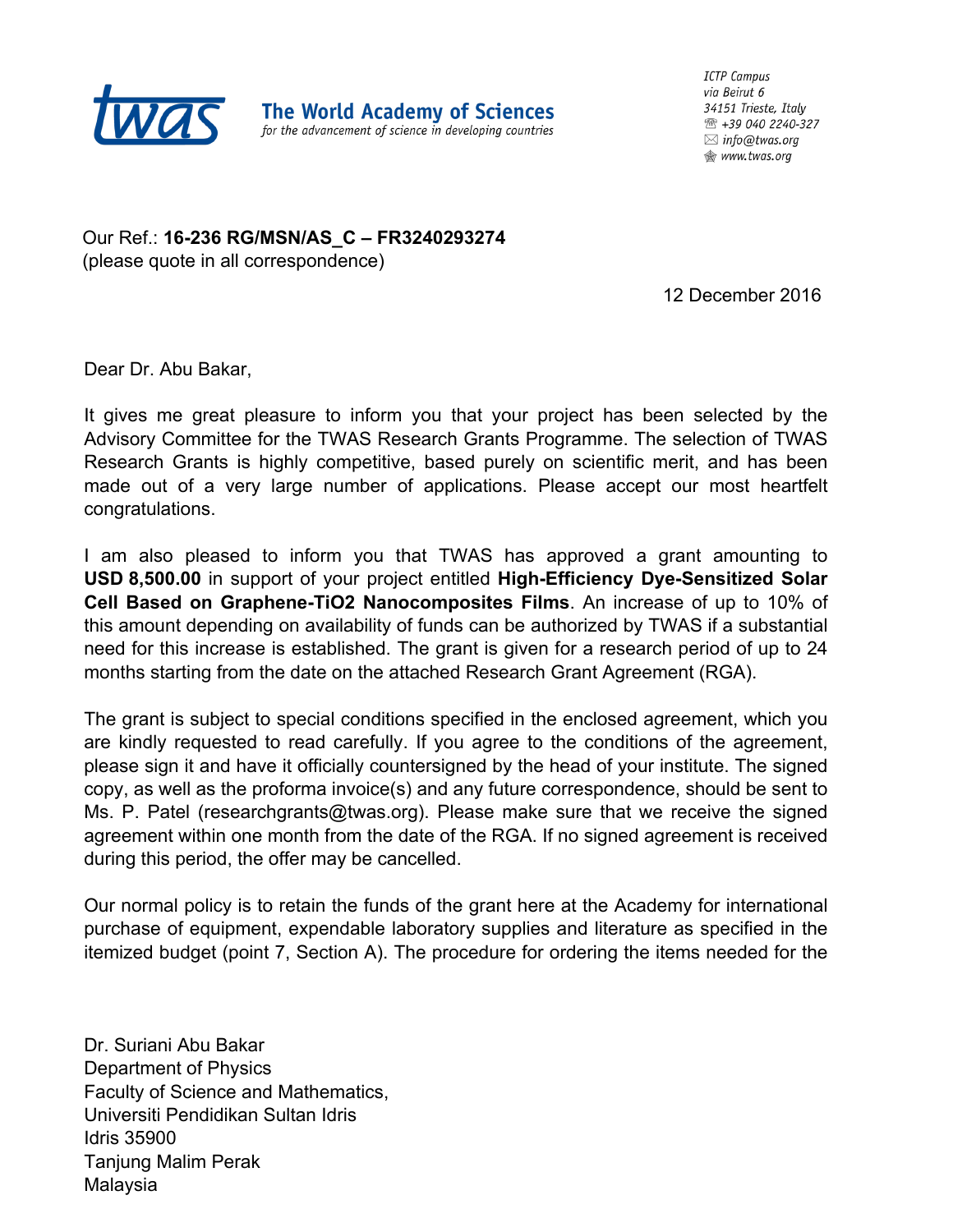project under this grant is outlined in point 4, Section C.

Enclosed please also find the Final Report – for you to complete and return to this office. The Final Report is due within one year from the last order of items under this grant. Receiving this report well before the deadline is extremely important in that they form the basis for the evaluation of the outcome of your project and are a prerequisite for a subsequent renewal of the grant. You may request a renewal (submitting the relevant application form) only after submission of the Final Report, and before the application deadline of each year.

Should you have any queries, please do not hesitate to contact us.

Yours sincerely,

Marco

Mohamed H. A. Hassan Executive Director, a.i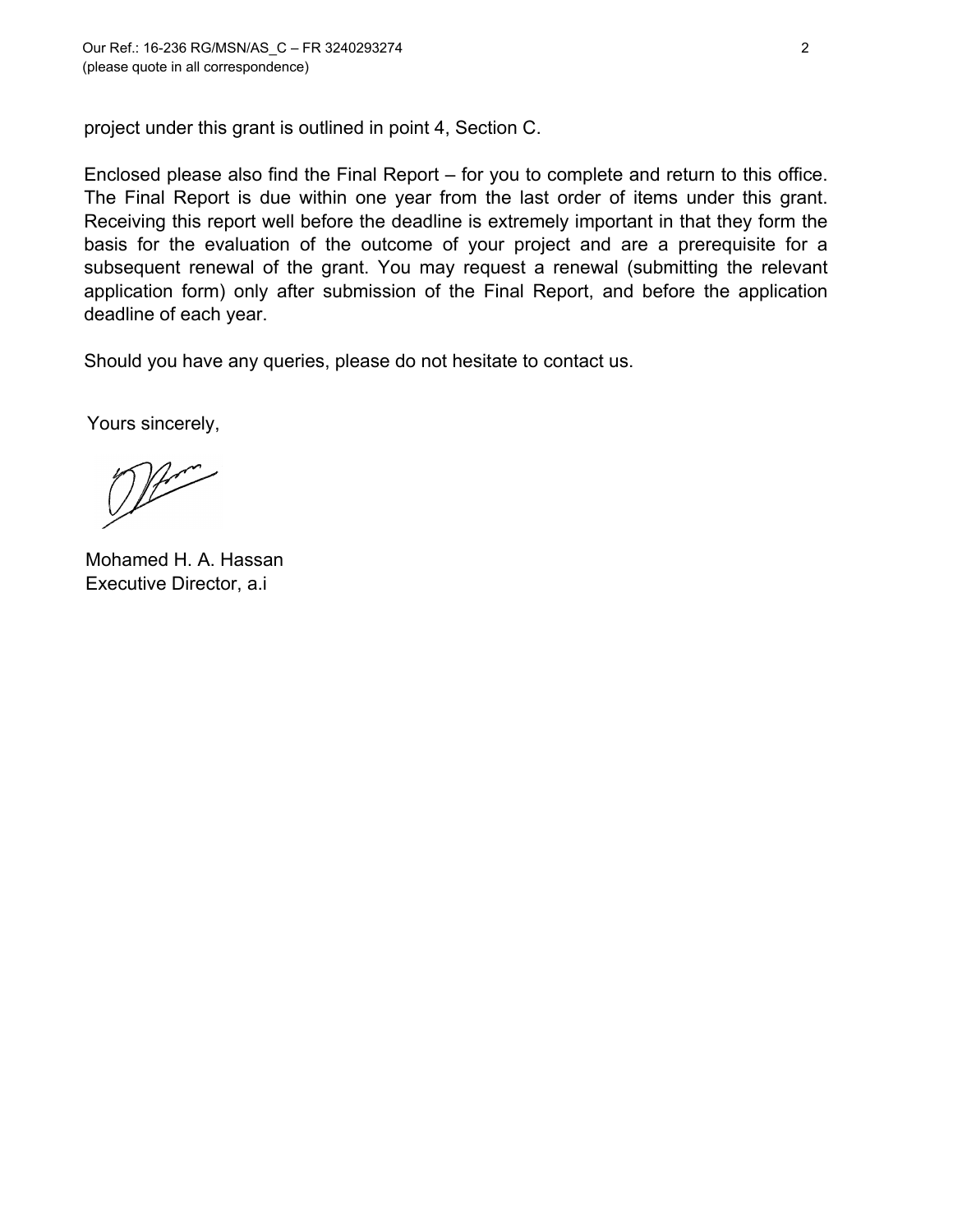

THE UNITED NATIONS EDUCATIONAL, SCIENTIFIC AND CULTURAL ORGANIZATION headquartered in Paris, France The World Academy of Sciences for the advancement of science in developing countries (TWAS), - www.twas.org

To facilitate the contact between TWAS Awardees and suppliers of laboratory equipment needed under the TWAS Research Grant programme, this summary of UNESCO procurement principles has been prepared. The Awardees may as needed connect potential suppliers with UNESCO personnel at TWAS in Trieste, Italy, for clarifications and information.

# Annex to contracts under the Research Grants program

# Additional information on purchases to be carried out by UNESCO / TWAS.

UNESCO was founded on 16 November 1945. UNESCO has more than 50 field offices around the world. Its headquarters are located in Paris, France. UNESCO has designated 98 International and Regional Institutes and Centres.

TWAS is a program unit of UNESCO located in Trieste, Italy. One of its programs is the Research Grant program under which UNESCO / TWAS purchases laboratory equipment for awardees. The program and its procurement is managed in compliance with UNESCO rules and policies.

**UNESCO procurement principles are based on:** 

- Best value for money

- Fairness, integrity and transparency in the procurement process

- Economy and effectiveness: Economy and effectiveness refers to the extent to which UNESCO is successful in carrying out its procurement operations ensuring the right quantity and quality, at the right time, at the right price and to the right place, and also the extent to which the overall costs in conducting the procurement process are minimized in the interest of the overall budget of the Organization.

**Competitive Procurement:** Strict procurement processes including review and the approval have been established. Contracts between USD 5,000 and 49,999 require a minimum of 3 responsive quotations through an informal method of solicitation.

**Commitments and payments:** The conditions for execution and payments are established according to the financial and administrative rules and regulations currently in force.

A procurement contract is a legally binding document between UNESCO and the supplier, and defines, at a minimum, the nature of the product being procured, the quantity being procured, the overall contract and/or unit price, the period covered, conditions to be fulfilled, including the UNESCO General Terms and Conditions, terms of delivery and payment, and those details required to identify the supplier (i.e. name and address).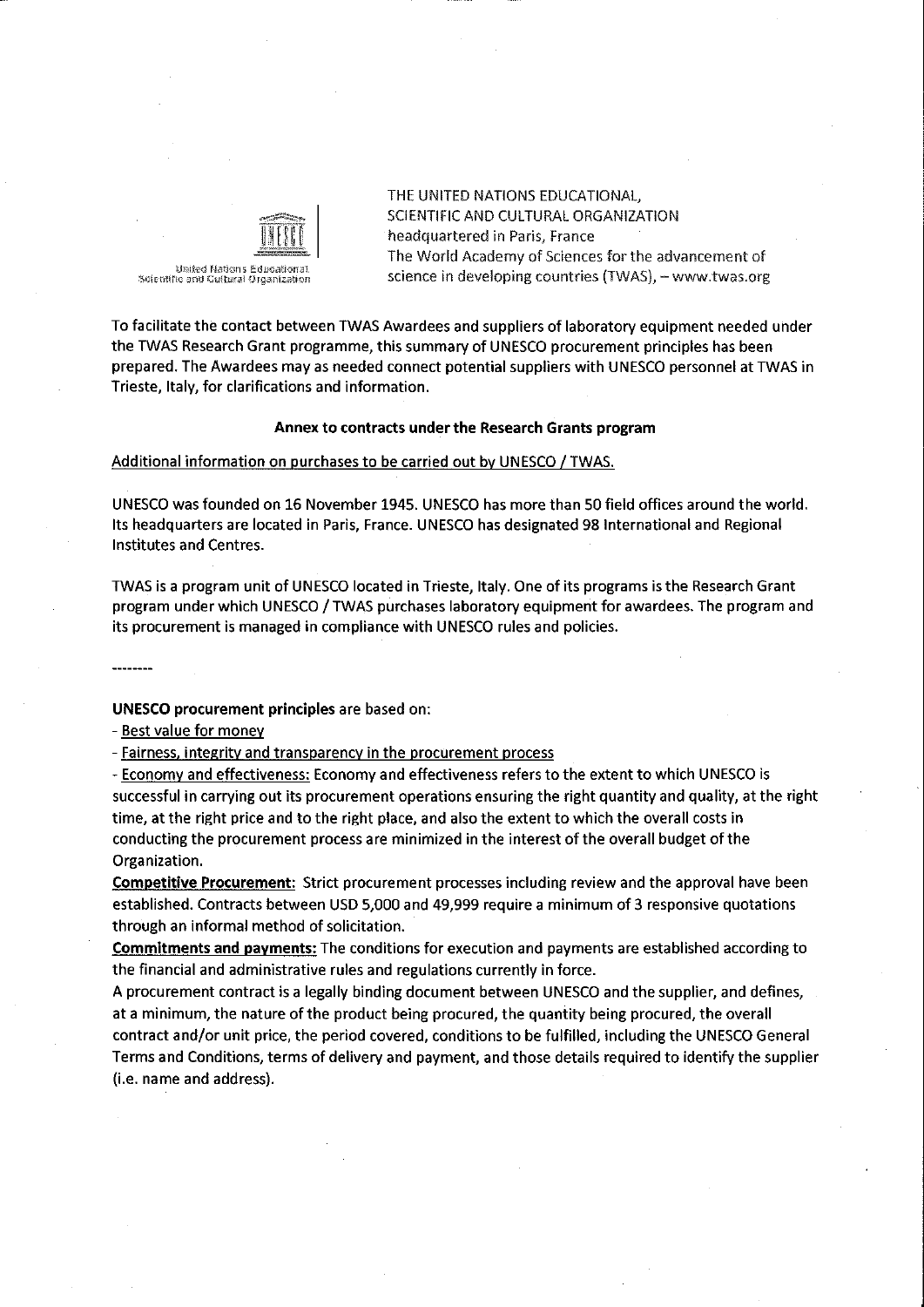# **Advance payments and pre-payments:**

"Payment from funds of the Organization shall be made only for services rendered or goods delivered, except under special circumstances provided in these Rules where advance payments are authorized." The principle of advance payments up to a maximum of 33 per cent of the total contract, under exceptional or special circumstances, has been recognized by UNESCO since advance payments (for example, for IT maintenance) or pre-payments (for example, for rent and other utility costs) may serve the financial interests of the Organization.

Such contractual arrangements may be made as long as the necessary safeguards are in place to ensure that the contracted services, goods and works are delivered, for example, by providing for reimbursement in case of non-delivery and other mitigating actions such as bank guarantees, and that advance payments are linked to specific deadlines or completion of an activity. Such safeguards should be clearly set out in the contractual document.

# **Summary:**

Payment terms: Normally payment is upon delivery and any advance payment should not exceed 33%.

Bank transfers fees should be charged to bank beneficiaries

Suppliers are required to sign UNESCO General Terms, which is referring to UNCITRAL for mediation and conflict solving.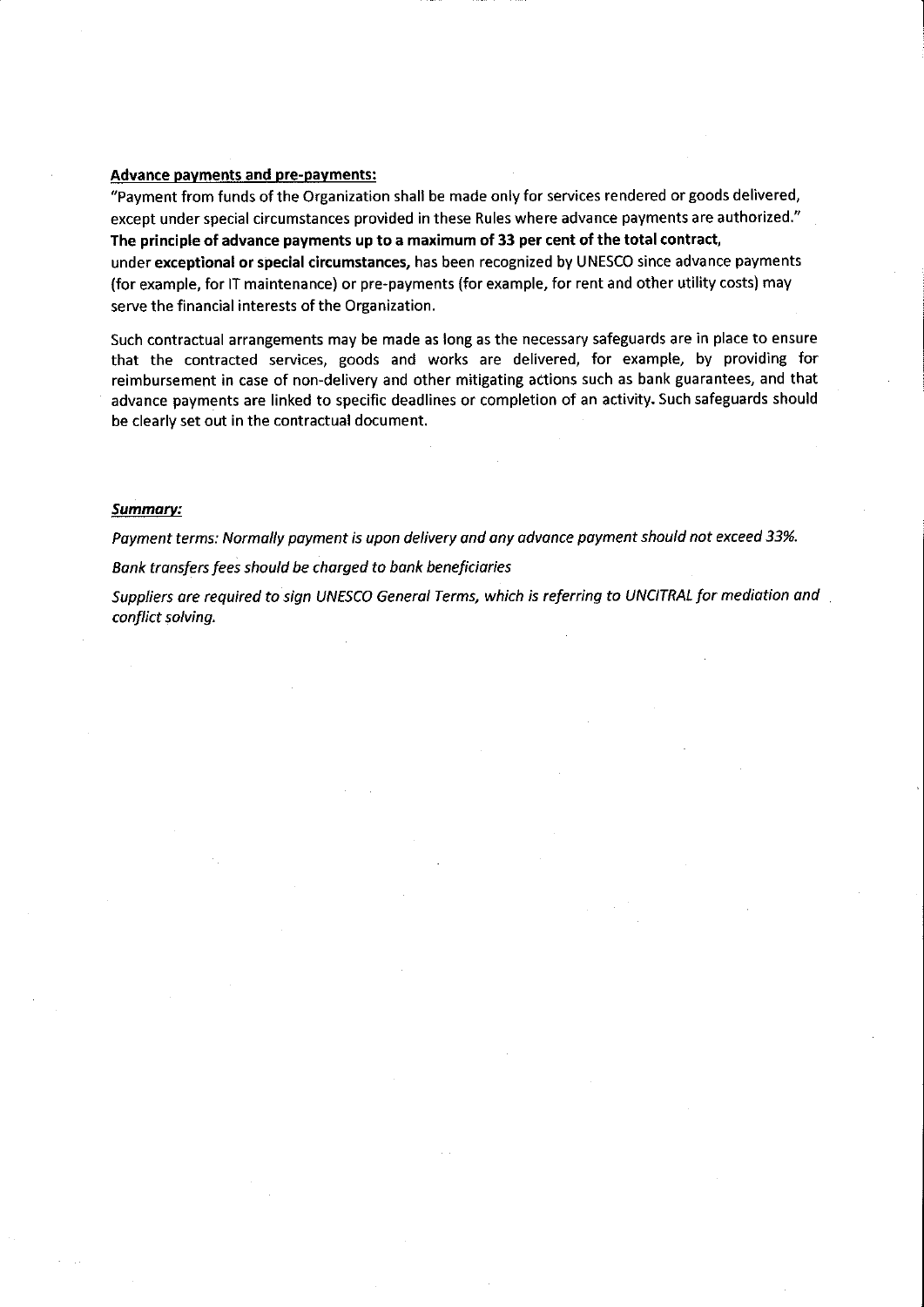#### 1. ACCEPTANCE OF THE CONTRACT

This Contract may only be accepted by the Contractor's signing and returning an acknowledgement copy of it or by timely delivery of the goods in accordance with the terms of this Contract, as herein specified. Acceptance of this Contract shall effect a Contract between the Parties under which the rights and obligations of the Parties shall be governed solely by the terms and conditions of this Contract, including these General Conditions. No additional or inconsistent provisions proposed by the Contractor shall bind UNESCO unless agreed to in writing by Its duly authorized official

#### 2. GOODS AND SERVICES DEFINED

Goods are hereinafter deemed to Include, without limitation,<br>equipment, spare parts, commodities, raw materials, components,<br>intermediate products and products which the Contractor is<br>required to supply under this Contract such other obligations as required under this Order.

# 3. PAYMENT

UNESCO shall, on fulfillment of the Delivery Terms, unless<br>otherwise provided in this Contract, make payment within 30 days of receipt of the Contractor's invoice for the goods and cooles of the shipping documents specified in this Contract. Payment by UNESCO does not imply acceptance of goods nor of any related<br>work or services under this Contract. All payments shall be<br>effected by bank transfer. UNESCO shall be responsible for its own banking fees but any possible intermediary banking fees, as<br>well as the beneficiary's own banking fees, shall be the<br>responsibility of the Contractor. All payments shall be effected by bank transfer. UNESCO shall be responsible for its own banking<br>fees but any possible intermediary banking fees, as well as the<br>beneficiary's own banking fees, shall be the responsibility of the Contractor

#### 4. TAX EXEMPTION

Section 7 of the Convention on Privileges and Immunities of the<br>Specialized Agencies provides, inter alla, that UNESCO and its<br>subsidiary organs are exempt from all direct taxes and are exempt structure transmitter in the contractor at the state and are exempted of expected for expected for expected for expected for expected for expected for expected for expected for expected for expected for expected for expect UNESCO. In the event any taxing authority refuses to recognize<br>the UNESCO exemplion from such taxes or duties, the Contrador<br>shall immediately consult with UNESCO.

#### **5. TRADE TERMS**

Whenever an INCOTERM is used in this Contract it shall be Interpreted in accordance with the INCOTERMS 2000.

#### **6. EXPORT LICENSES**

The Contractor shall obtain any export license(s) required for the goods

## 7. INSPECTION AND ACCEPTANCE

All goods shall be subject to inspection and testing by UNESCO or Fit is designated representative, to the extent practicable, at all times<br>and places, including the period of manufacture and, in any event,<br>and places, including the period of manufacture and, in any event,<br>prior to final essistance for the safety and convenience of the inspectors in the performance of their duties. All inspection and tests on the premises of the Contractor or its supplier shall be performed in such a manner as not to unduly delay or disrupt the ordinary<br>business activities of the Contractor or supplier. Final acceptance<br>or rejection of the goods shall be made as soon as practicable after delivery, but failure to inspect and accept or reject goods shall neither relieve Contractor from responsibility for non-conforming<br>goods nor impose liabilities on UNESCO therefore. The Contractor shall provide and maintain an inspection, quality, and<br>manufacturing process control system covering the goods which is<br>acceptable to UNESCO. Records of all inspection work by Contractor shall be kept complete and made available to UNESCO during the performance pursuant to this Contract and for twenty four (24) months thereafter or for such other period as may be specified in this Contract. Copies of all material certifications and<br>test results are to be submitted to UNESCO upon request.

#### Form AM 7-3 (February 2015) - page 2/3 Previous Form 181B

# 8. FITNESS OF GOODS INCLUDING PACKAGING

Contractor warrants that the goods conform to the specifications solution of the purposes for which such goods are ordinarily<br>used, as well as for purposes, in locations and under<br>circumstances made known to the Contractor by UNESCO.<br>Contractor warnants that the goods are new, of curren materials. The Contractor also warrants that the goods are securely contained, packaged and marked, taking into<br>consideration and the mode(s) of shipment, in a manner so as to<br>profect the goods during delivery to their ultimate destination.<br>Unless a longer period is specified in t to UNESCO or its clients any goods or components which prove to to defective in design, material, or workmanship within a period of one (1) year from the date such goods are placed in use.

#### 9. APTER SALES SERVICE

The Contractor shall maintain or provide a service organization<br>reasonably constituted to handle requests from UNESCO or its clients for technical assistance, maintenance, service, repairs and overhaul of the goods

## 10. INDEMNIFICATION

The Contractor shall indemnify, hold and save harmless and<br>defend at its own expenses UNESCO, its personnel and its clients from and against all suits, claims, demands, and liability of any nature or kind, including costs and expresses arising out of acts or emissions of the Contractor or its personnel or others responsible to the Contractor in the performance pursuant to this Contract.

## 11. PATENT INDEMNIFICATION

Contractor shall defend at its own expenses any suit or proceeding brought against UNESCO or its clients based on a claim that any<br>goods or the normal use thereof furnished under this Contract constitute any infringement of any patent of any country, if notified promptly in writing and given authority, information and assistance<br>(at Contractor's expenses) for the defense of same, and contractor shall pay all damages and costs awarded therein<br>against UNESCO or its clients. In case use of said goods or any<br>part is enjoined, Contractor shall, at its own expense and at its option, either procure of UNESCO or its clients the right to continue using the goods, modify them so they become non-<br>infringing or, with the approval of UNESCO, remove said goods<br>and refund the purchase price, including transportation and installation costs.

#### 12. FIRE AND EXTENDED COVERAGE INSURANCE

At all times prior to delivery, the Contractor shall effect and<br>maintain continuous fire, hazard and extended coverage insurance upon any goods subject to this Contract in an amount equal to the sound insurable value of such goods and labour incorporated<br>therein with loss payable to the Contractor and UNESCO as their Interests may appear.

#### 13. VARIATION IN QUANTITIES

The quantities specified in this Contract must not be exceeded or decreased without the prior written authorization of UNESCO.

#### 14. CHANGES

UNESCO may at any time by written instruction make changes<br>within the general scope of this Contract. If any such change<br>causes an increase or decrease in the price of or the time required for performance cursuant to this Contract, an equitable adjustment or parameters constant to una contract price, or delivery schedule, or both<br>and the Contract shall be either arrended or terminated and<br>relassed accordingly. Any claim by the Contractor for adjustment<br>under this paragraph the basic or recept to the LONESCO may, at its sole discretion,<br>providing, however, that UNESCO may, at its sole discretion,<br>receive and act upon any such claim assetted at any time prior to<br>final payment under this Contra or change in the terms of this Contract shall be valid or<br>enforceable against UNESCO unless it is in writing and signed by<br>a duly authorized representative of UNESCO.

## **16. TERMINATION FOR CONVENIENCE**

UNESCO may terminate this Contract, in whole or in part, upon notice to the Contractor. Upon receipt of notice of termination, the